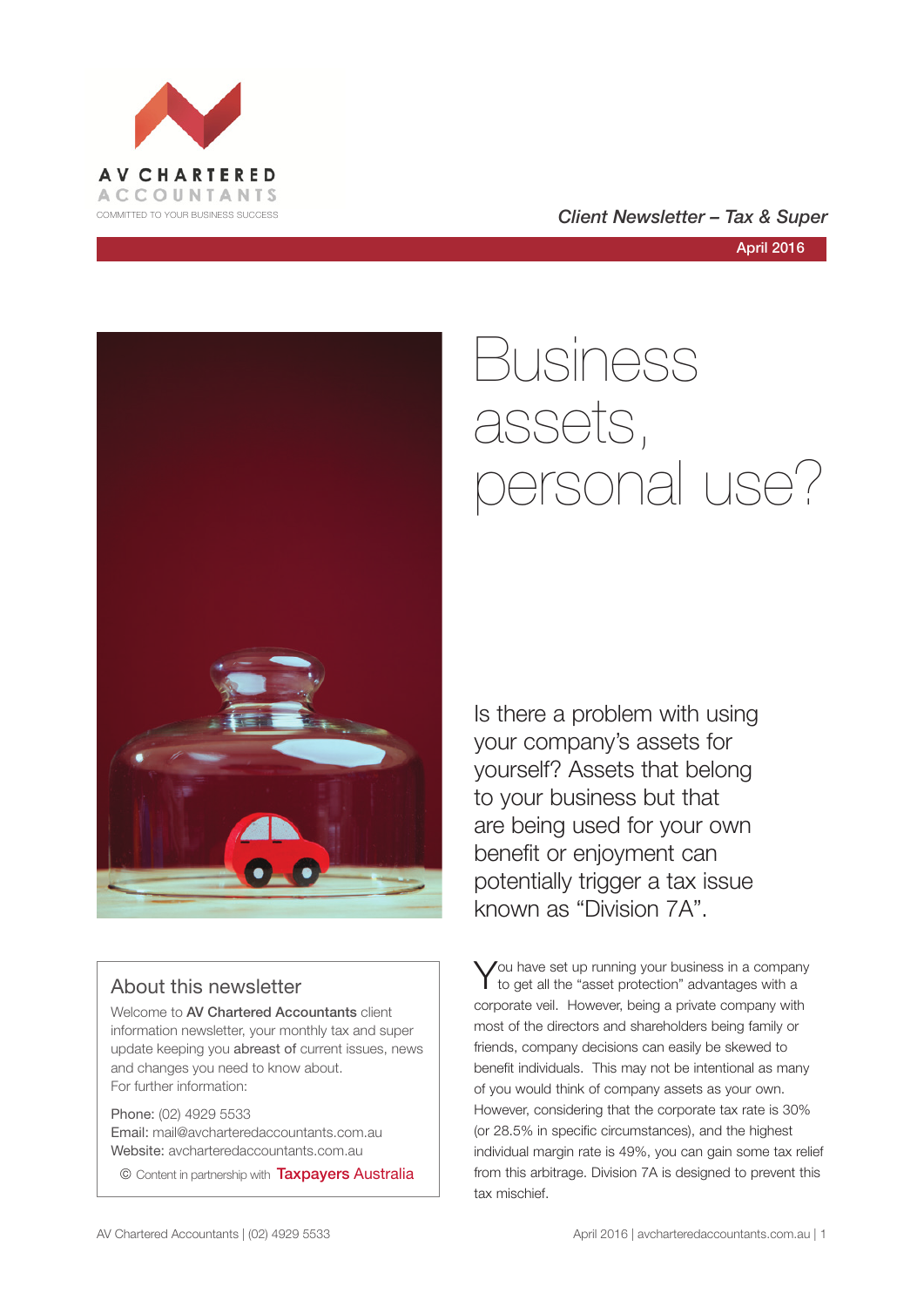The Diver<br>
7<br>
is<br>
and<br>
poter<br>
catch<br>
transad<br>
th<br>
subst t, in<br>
nce,<br>
not<br>
ve a<br>
tion<br>
is ... **The Division 7A net is wide, and may potentially catch many transactions that, in substance, do not involve a distribution of profits ...**

### WHAT'S DIVISION 7A?

Division 7A treats a payment or other benefit provided by a private company to a shareholder (or their associate) as a payment for income tax purposes. This integrity measure can apply even if the recipient treats the transaction as a gift, or a loan, or the waiving of a debt.

The Division 7A net is wide, and may potentially catch many transactions that, in substance, do not involve a distribution of profits, such as using a company's assets for private enjoyment. This is especially the case since the definition of "payment" was expanded to include the provision of assets.

### CAN THIS HAPPEN IF I USE COMPANY ASSETS FOR PERSONAL USE?

Yes it can. Real tangible company assets are usually the biggest exposure that you may have to Division 7A without realising it, and may unintentionally fall out of any discussions you may have with us.

An example would be a holiday house that is owned by a company but is used by a shareholder of that company. The value of this use, under Division 7A, can be deemed to be a dividend and form part of the shareholder's assessable income.

There are certain exemptions that can apply however – for example, if the house was being used as a main residence. Check with this office for further information.

### WATCH OUT FOR MOTOR VEHICLES

Another fairly common example concerns the provision of motor vehicles, but they are most likely caught by fringe benefits tax (FBT) rather than Division 7A because those vehicles are typically provided to directors in their capacity as employees despite those directors being shareholders (see panel at right). This starts getting quite complex, so please talk to this office if you have motor vehicles used in this manner by shareholders, directors or employees.

One of the results from the ATO's recent ramping up of its data matching activities has been an increased triggering of both Division 7A and FBT provisions after vehicles registered to businesses were found to be used privately by, respectively, shareholders or employees.  $\blacksquare$ 

### OTHER ISSUES TO CONSIDER WHEN USING BUSINESS ASSETS

If your transactions are subject to Division 7A, you may also need to consider some other areas of tax, such as FBT, issues related to share dividends or family law.

### Fringe benefits tax

Division 7A does not apply to payments made to shareholders or their associates in their capacity as an employee or as an associate of an employee of a private company. However, such payments may be subject to FBT.

On the other hand, Division 7A does apply to loans and debt forgiveness provided to shareholders or their associates, even where such benefits are provided in their capacity as an employee or as an associate of an employee. To avoid double taxation, such benefits are not subject to FBT.

### Dividend imputation, franking credits

Payments and other benefits taken to be Division 7A dividends are generally unfrankable distributions unless they are provided under a family law obligation. However the ATO has a general discretion to allow a Division 7A dividend to be frankable if it arises because of an honest mistake or inadvertent omission.

### Family law

Payments and other benefits provided by a private company to shareholders or their associates as a result of divorce or other relationship breakdowns may be treated as Division 7A dividends and are assessable income of the recipient. However such payments or other benefits are treated as frankable dividends if provided under a family law obligation, such as a court order, a maintenance agreement approved by a court under the family law act or court orders relating to a de facto marriage breakdown.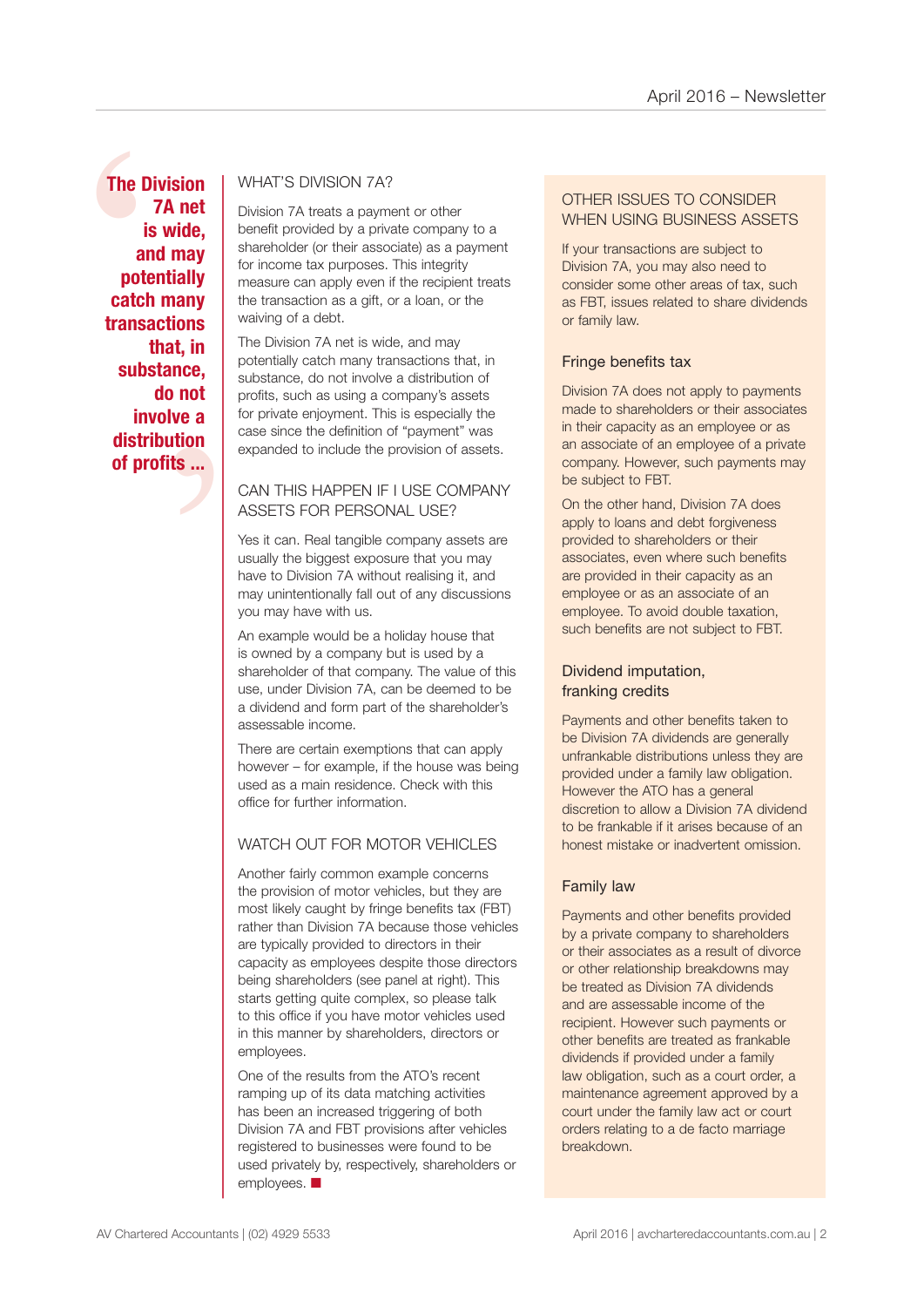# Death benefit nominations for your SMSF

A death benefit nomination is a written direction to SMSF trustees that instructs the trustee to pay a member's entitlements to certain dependants and/or legal personal representatives (their estate) in the proportions the member wishes in the event of their death.

I ith so much money tied up in superannuation, and more and more of Australia's retirement savings being managed under the direction of an SMSF trust deed, it is important to make sure any fund balance left over after one's time is up goes to the intended beneficiaries of your estate.

One misconception that many people have is that their normal "last will and testament" will safely distribute their estate, including money tied up in their superannuation fund. But the payment of benefits from an SMSF upon the death of a member is done in accordance to the governing rules of the fund, not according to the terms of a will.

This is why it is important for every member of an SMSF to direct how benefits are to be paid upon their death – and the death benefit nomination is the vehicle to make sure this is done.

### Nominations come in two flavours

The nomination can be binding – that is, it leaves no discretion to the trustee about how or to whom benefits are paid – or non-binding. The latter notifies the trustee of the member's preferred beneficiaries and the division of benefits, but leaves the final decision to the trustee (unless the governing rules of the fund provide otherwise).

A fund without a valid binding nomination will end up having benefits paid out according to the trust deed, if such provisions are included there, or see the trustee being guided, as appropriate, by any non-binding nomination, the late member's will or just simply exercising their own discretion.

The reasons some SMSF members may opt for a nonbinding nomination can include that they may not have made their mind up about dividing up assets after they've gone, or because they know that superannuation law dictates that benefits can only be directed to dependants or legal personal representatives anyway. Or it can often be because as fellow SMSF members are family, the member assumes their benefits will end up in appropriate hands.

Also, leaving some discretion to the trustee allows for changed circumstances to be taken into account, particularly where a nomination was made some time ago and relationships or dependencies have changed in the intervening period. The trustee can also consider the tax implications of any particular benefit distribution when the time comes.

A binding death benefit nomination, as noted above, leaves no discretion to the trustee. Benefits must be paid out in strict accordance to the nomination, which can be used to ensure no disputes arise between feuding relatives (or to exclude wayward children or estranged children's spouses).

Also a binding nomination made for an SMSF does not have to be renewed or reconfirmed every three years (which is a legal requirement for other types of super funds). They are sometimes referred to as "non-lapsing binding nominations".

However it has become accepted wisdom among superannuation industry circles that an SMSF member/ trustee should consider refreshing a death benefit nomination every few years anyway, whether it is binding or non-binding – just to be certain that their wishes are satisfied and for further peace of mind, but also so that no future beneficiaries will have any reason to dispute or call into question the late member's intentions.

However making a death benefit nomination binding potentially adds another ongoing requirement for members – to make sure the nomination is updated and continues to reflect your wishes should there be a change in family circumstances. Such changes can include the death of a dependant, the birth of a new dependant or the end of a relationship. Otherwise a binding nomination for an SMSF will remain in force until the member changes or revokes it.

Changing a death benefit nomination can be done at any time by completing a new nomination expressing the changed or new intentions of the member, and giving this to the trustee. The written notice needs to be signed and dated in the presence of two witnesses who are at least age 18, neither of whom is a nominee.

Ask us for help if these death benefit nominations are on your horizon.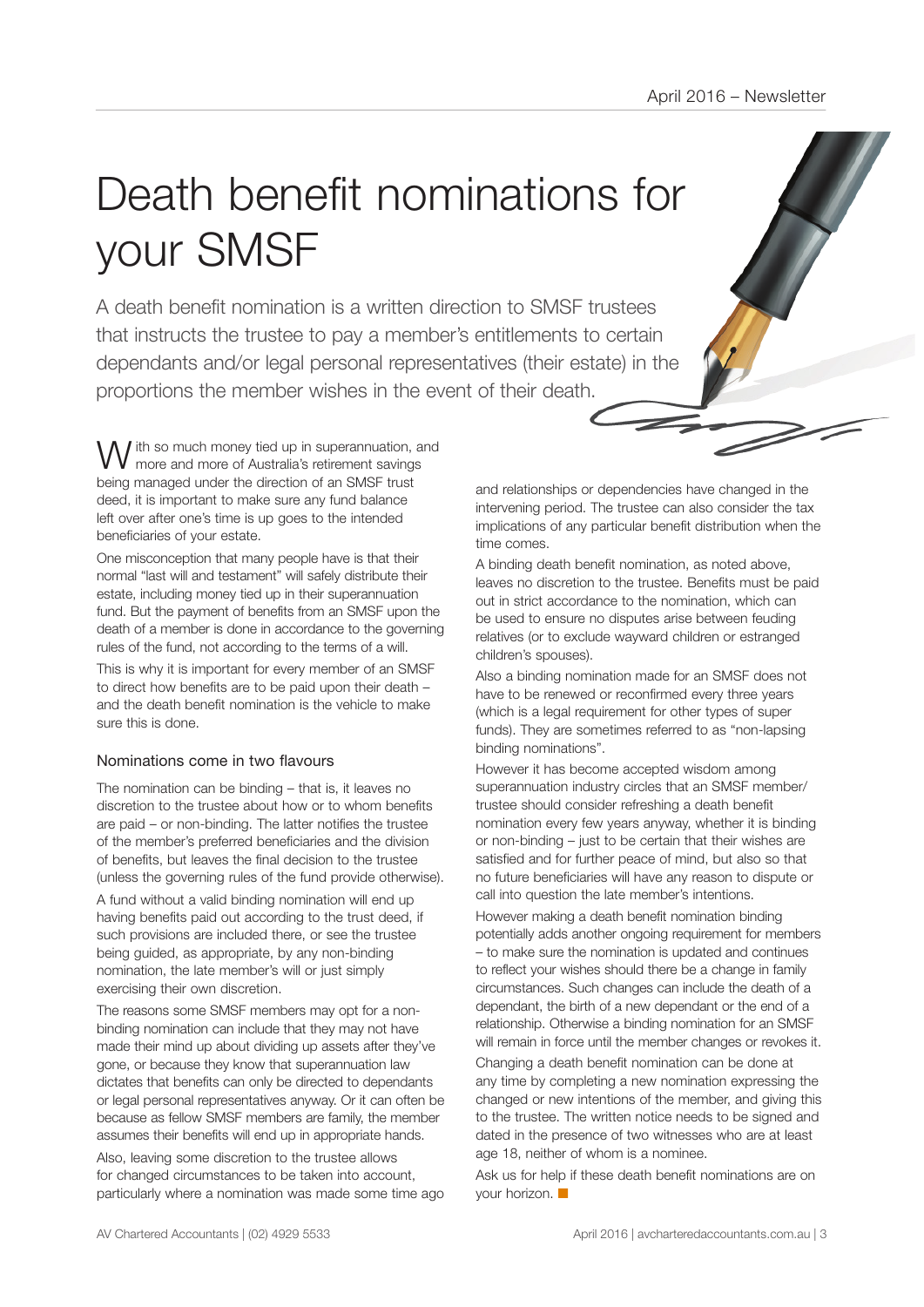## Considering a change of structure for your small business?

The final tranche of 2015 small business budget<br>announcements have made it into law, now expanding the tax relief available for small businesses to change the legal structure of their business. This new arrangement is designed to provide greater flexibility for small businesses to change structures without incurring an immediate CGT liability, and allowing it to defer CGT to a later point in time.

From July 1, 2016, a CGT rollover relief may apply to:

- transfers of depreciating assets, where the balancing adjustment event arising from the transfer occurs on or after July 1
- transfers of trading stock or revenue assets, where the transfer is after July 1, and
- transfers of CGT assets, where the CGT event from this transfer is after the same date.

This new law is in addition to rollovers currently available where an individual, trustee or partner transfers assets to, or creates assets in, a company in the course of incorporating a business. The optional rollover will be available where a small business entity transfers an "active asset" to another small business entity as part

of a genuine business restructure, without changing the ultimate economic ownership of the asset.

Whether a restructure is "genuine" will be determined based on all of the facts and circumstances. Relevant aspects include whether it is a bona fide commercial arrangement undertaken to enhance business efficiency, whether the transferred assets continue to be used in the business, and whether or not it is a preliminary step to, as the bill puts it, "facilitate the economic realisation of assets".

To be eligible for the rollover, both parties to the transfer must be either:

- a "small business entity" with \$2 million or less in turnover for the year during which the transfer occurs
- an entity that has an "affiliate" that is a small business entity for that income year
- "connected" with an entity that is a small business entity for that income year, or
- a partner in a partnership that is a small business entity for that income year.

Contact this office if you require further information.  $\blacksquare$ 



### Boats, planes, cars, horses … **Data matching to uncover wealth**

In the old days, tax officials could be seen driving around the 'burbs looking for signs of opulence that didn't match your income.

Now, with everything that needs to be known available digitally, data matching can uncover income that doesn't seem to match lifestyle in a fast and effective manner.

The ATO it is now working with insurance providers to identify Australians with policies covering an expanded range of luxury assets.

Watch out if you have insured any of these types of assets — marine, aviation, enthusiast motor vehicles, fine art and thoroughbred horses — to cover for damage or loss.

The ATO is matching the value of the insurance on these items to identify the wealthy lurking among us, and says this information will be used by it to get a more accurate estimate of the true wealth of individual taxpayers.

Starting from the beginning of this year, the ATO has commenced issuing formal notices to insurers to provide these policy details. Based on specific criteria, it expects to receive 100,000 records that may require further examination.

Please check your policies to make sure that you are insured via the correct entity, especially if you are small business entity. From our experience, many of the "please explains" may just come from administration errors and not anything mischievous.

Please contact us if you are concerned with any of your luxury assets.  $\blacksquare$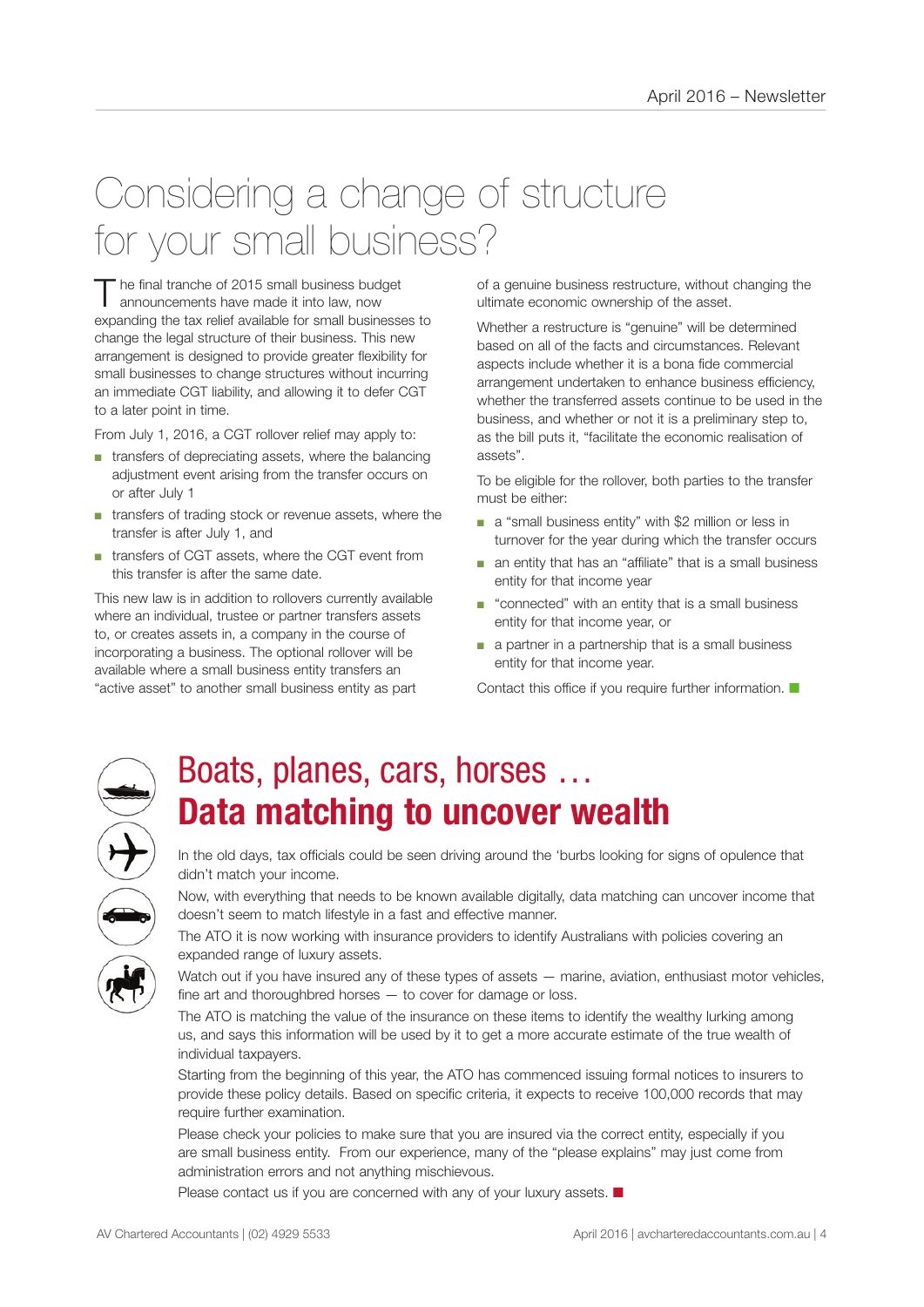

## Work-related travel expenses: Why are they on the ATO's radar?

 $A$ n area where we see individuals getting it wrong<br>Aas employees is in relation to claiming work-related travel expenses.

The absence of hard and fast rules can make claiming travel expenses difficult as often the deductibility of such costs can be dependent on the nature of employment, the amount of time spent away from home and whether an allowance has been received to cover those costs. The required receipts and documentation must be sourced and maintained to make a claim.

Further, the requirements relating to the use of the Commissioner of Taxation's (the Commissioner) reasonable travel amounts without having to keep written substantiation can be confusing.

### WHY SHOULD LEOCUS ON TRAVEL EXPENSE DEDUCTIONS?

The deductibility of overnight work-related travel expenses, which includes transport, accommodation and meals, is firmly in the sight of the Commissioner recently.

Our experience indicates that the ATO has been particularly active in targeting and in some cases amending prior year assessments for excessive claims in respect of

individuals whose professions require them to frequently travel and stay away from home. Agents have had enquiries with respect to the tax affairs of clients who work as academics, fly-in, fly-out (FIFO) workers and medical practitioners.

### WHEN ARE TRAVEL COSTS ALLOWED AS A DEDUCTION?

As an employee, you are entitled to claim a deduction for travel costs, which can comprise accommodation, meals and transportation to the extent the loss or outgoing is incurred in gaining employment income and that it is not of a capital nature, a domestic nature or relates to the earning of exempt income.

As a general rule, travel costs incurred are deductible to an individual if it can be sufficiently demonstrated that the costs are incurred in the course of performing their employment duties and are not private or domestic in nature.

Accommodation costs incurred by an employee on short business trips are mostly deductible, however, the tax treatment is less clear where an employee is required to work away from their usual place of residence for an extended duration.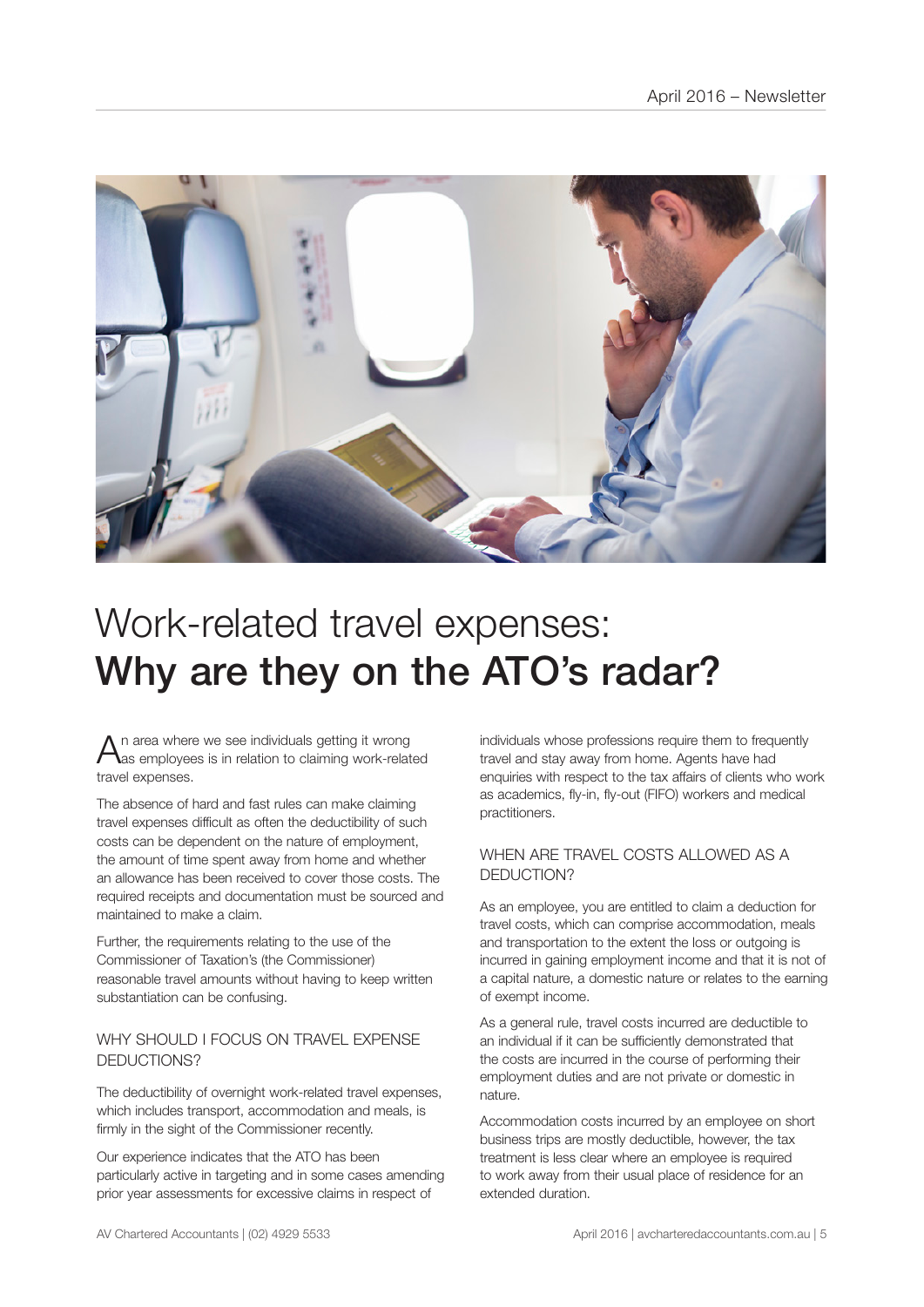Whether the individual is considered to be "living away from home" (LAFH) or "travelling" (as part of their employment) is a critical consideration in determining the deductibility of travel costs.

#### WHAT IS THE DISTINCTION BETWEEN "I AFH" AND "TRAVELLING"?

When an employee is "travelling" on business on behalf of an employer, travel expenses are incidental to the proper carrying out of the employment function and do not have the character of being private or domestic expenses. Such expenditure is typically deductible.

In some cases, the employee might also receive an allowance from their employer to cover for their LAFH or travelling costs (these are particularly common with FIFO workers and certain itinerant workers).

The ATO offers the following comparisons to help determine the difference:

| Living away from<br>home allowance                                                                                                                                                                | <b>Travelling</b><br>allowance                                                                                 |
|---------------------------------------------------------------------------------------------------------------------------------------------------------------------------------------------------|----------------------------------------------------------------------------------------------------------------|
| This is paid where<br>an employee has<br>taken up temporary<br>residence away from<br>their usual place of<br>residence in order to<br>carry out duties at a<br>new, but temporary,<br>workplace. | This is paid because<br>an employee is<br>travelling in the<br>course of performing<br>their job.              |
| There is a change<br>of job location in<br>relation to paying the<br>allowance.                                                                                                                   | There is no change<br>of job location in<br>relation to paying the<br>allowance.                               |
| Where an employee<br>is living away from<br>home, it is more<br>common for that<br>employee to be<br>accompanied by<br>their spouse and<br>family.                                                | Where an employee<br>is travelling, they<br>are generally not<br>accompanied by<br>their spouse and<br>family. |
| They are paid for<br>longer periods (more<br>than 21 days).                                                                                                                                       | They are paid for<br>short periods.                                                                            |

The ATO emphasises that these indicators are guidelines only, and in the case of making a cliam for a travelling expense no single indicator should be relied upon to determine the nature of an allowance.

For example, a travelling allowance might be paid to a commercial traveller, or to travelling entertainer almost continuously, whereas another claimant may receive a LAFHA for only a month.

There may be circumstances when an employee is away from their usual home base for a brief period in which it may be difficult to determine whether the employee is living away from home or travelling.

As guidance to distinuish between the type of allowances, the ATO says that as a practical general rule, where the period away does not exceed 21 days, generally the allowance will be treated as a travelling allowance rather than a LAFHA.

### HOW ARE TRAVELLING ALLOWANCES TAXED COMPARED TO LAFH ALLOWANCES?

An allowance that satisfies the meaning of a travelling allowance would be assessed to you and deductions for travel costs incurred may be claimed against that allowance.

In contrast, a LAFH allowance, to the extent that it qualifies as a "living away from home fringe benefit" for FBT purposes, would not be assessable you. Travel expenses incurred would generally not be deductible if you are an employee and you are living away from your usual place of residence.

#### WHAT RECORDS DO I NEED TO KEEP IN ORDER TO CLAIM A DEDUCTION? WHAT'S THE "SUBSTANTIATION EXCEPTION"?

All deductible travel expenses must be substantiated with written evidence and travel records (such as ticket or booking receipts and travel diaries) by you, otherwise a claim will be denied.

A "substantiation exception" is however available, which allows you to claim travel expenses without the need to keep written records if you are in receipt of a "bona fide" travel allowance.

If eligible, you can claim deductions for travel expenses up to the Commissioner's prescribed reasonable amounts for the relevant year without having to keep written evidence.

We do however recommend that you keep all relevant receipts regardless, in order to support your claims. Also, doing this would put you more at ease in the event of an ATO audit.

This is a tricky area of the law, so please contact us if you require assistance.  $\blacksquare$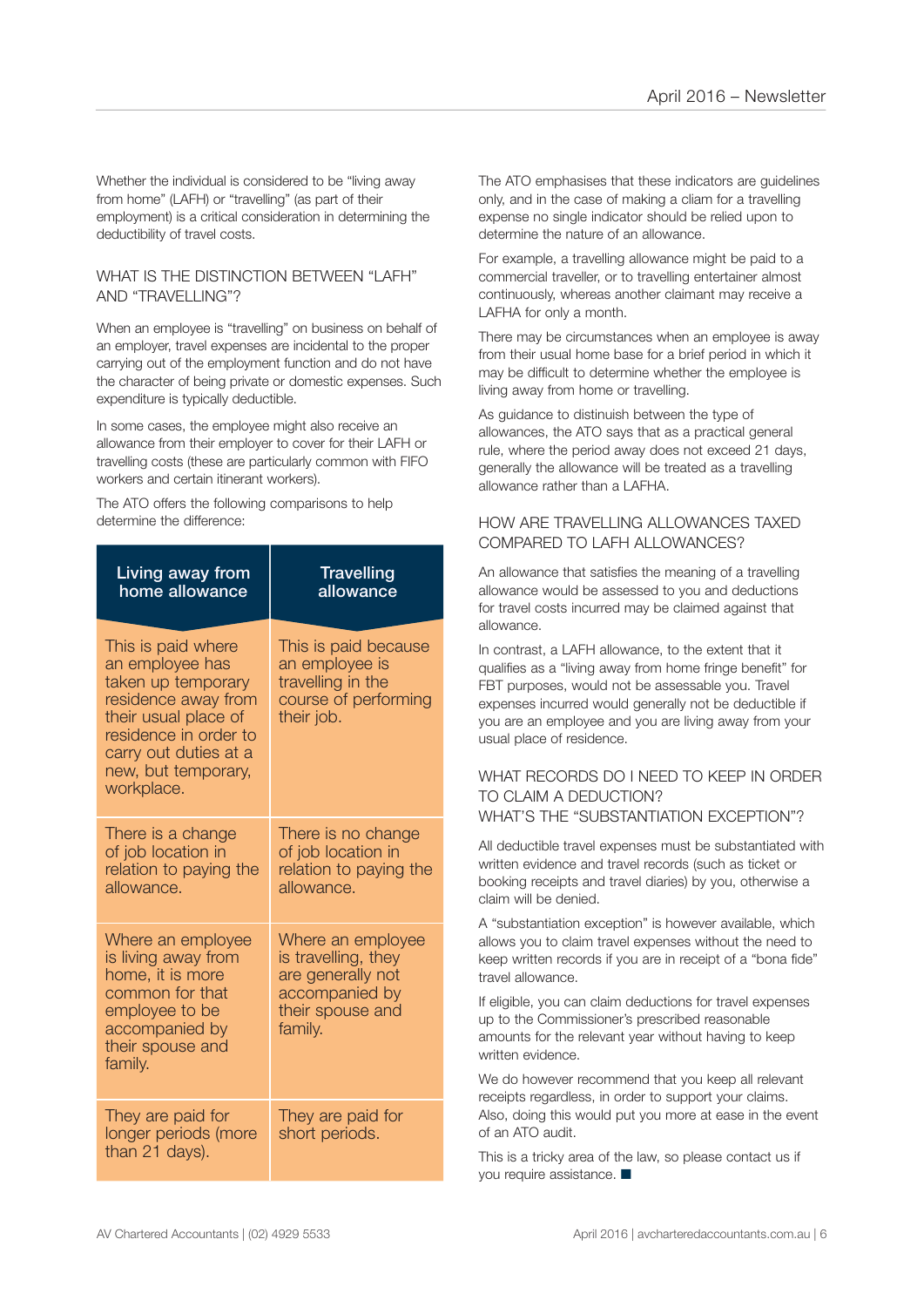

## The "I hadn't thought of that" business essential: Succession planning

 $\blacksquare$  rom about five years ago, the baby boomer generation started to turn 65. A surge in Australian business owners retiring began, and continues, but the topic of succession planning, although given some emphasis by this demographic wave, remains a perennially under-addressed issue.

Often a recurring subject of the ATO's "Building Confidence" compliance website, effective succession planning can allay many of the tax risks that stem from the fact that every small and medium sized business owner will at some stage close-up shop, retire or otherwise leave their businesses.

While on some level every business owner realises they should have a succession plan in place, and not just family businesses, it seems less common to find an entrepreneur who has done something about it. Even the seemingly straightforward assumption that you will at some stage exit your business needs to at least recognise that there should be a process to tick off all the issues.

Of course there is more than just the tax issues to consider (although CGT will figure largely) – there is super, valuing your business, finding the right person to take over, and selling or otherwise divesting yourself of something you've probably put a lot of blood, sweat

and tears into growing. Contemporary times may be witnessing a spike of baby boomers going through the process, but this should only cement the idea that succession planning will continue to be an important part of business life.

### NOT ENOUGH PLANNING

The ATO has found that most small business owners have not done enough planning to make a smooth exit. "We have found that leaving a business is less risky if owners have worked with their tax adviser to address the taxation issues of an exit strategy or succession plan well before leaving the business," it says.

The fact is that when a business is sold quickly and without proper planning, items can fall through the cracks and result in obligations not being met – or result in unnecessary and costly financial consequences (including tax).

With so many issues to juggle (such as dealing with capital assets, staff, final dividends and so on) and possibly a lifetime's achievement at stake, it can be extremely valuable to have professional advice and input to ensure careful planning – especially with the often large amounts of money involved.